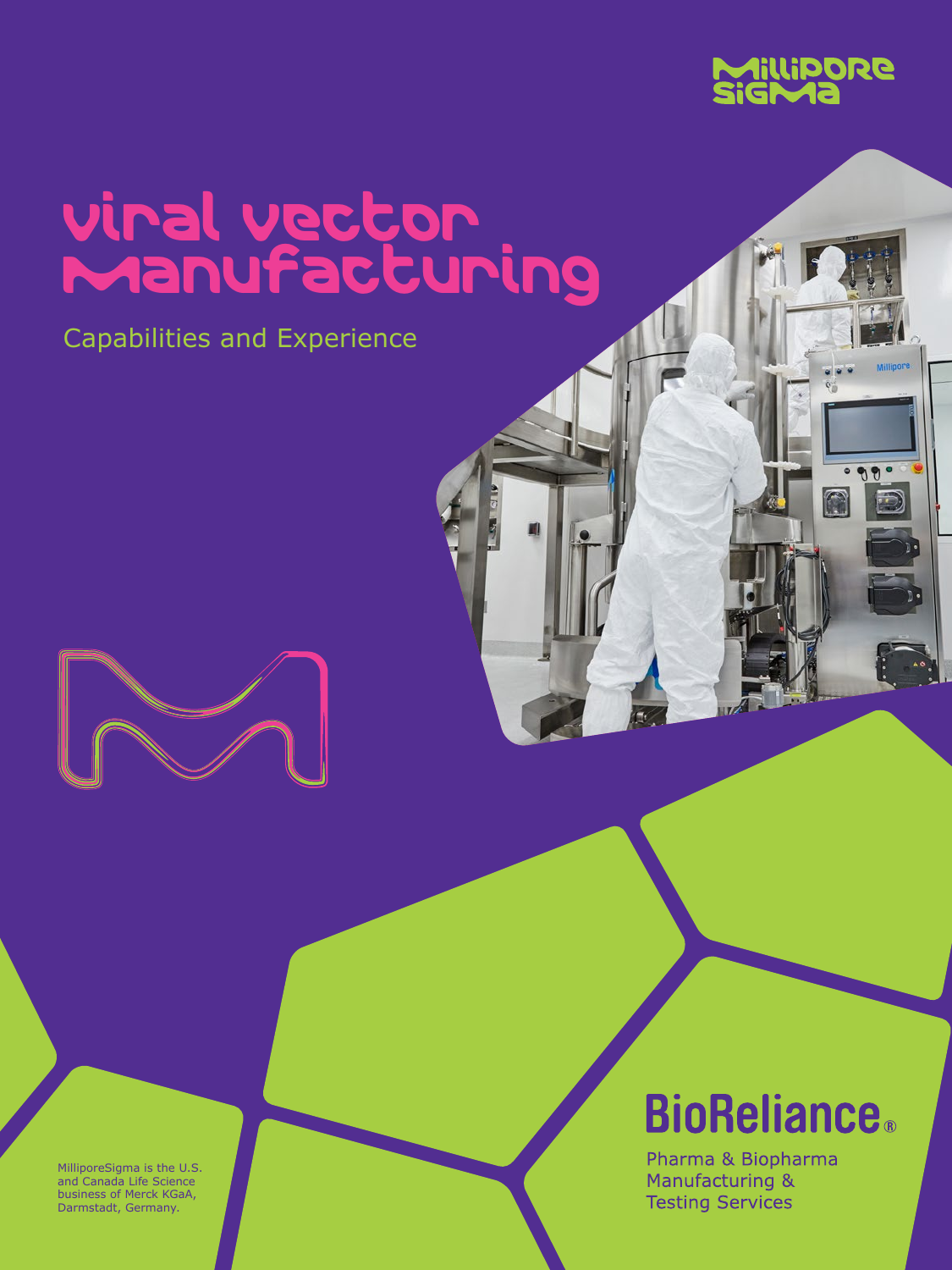## Viral & Gene Therapy Manufacturing

### **Why we are the best strategic partner for you:**

- **More than 25 years' experience** manufacturing viral vectors for pre-clinical studies to commercialization
- **Highly qualified experts** invested in the process development, scale-up, tech transfer, and manufacturing of viral vectors
- Process Development/Tech Transfer/ Manufacturing teams with **proven history of successful tech transfer and continuous Process Improvement**



- Proven scalable platforms to **overcome production challenges** with Lentivirus and Adeno-Associated Virus (AAV)
- Project Management team is dedicated to **keeping both manufacturing and development projects on time**
- Our Product Development Process (PDP) **ensures development of a risk-based and scalable processes** designed to build **solid foundation for commercialization**
- **Established synergy between production and testing within one company** supporting early development through commercial production
- **Proven FDA/EMA compliant** Quality Systems for commercial release of approved products
- History of successfully **navigating the commercial regulatory pathways**

#### **Quality Assurance and Regulatory Expertise:**

- Inspected by the United States Food and Drug Administration (FDA)
- Inspected by the European Medicines Agency (EMA)
- Remote (Paper) Inspections
	- Pharmaceuticals and Medical Devices Agency (PMDA) Japan
	- Therapeutic Goods Administration (TGA) Australia
	- Health Canada
- Licensed by the California Department of Health Services, Food and Drug Branch (FDB)
- Inspected by the Services Food and Drug Branch (FDB)
- Site Master File covering our Facilities and Quality Systems has been referenced by over 100 Client Submissions
- Audited regularly by USDA, San Diego County, and Clients with ex-FDA inspectors and European QPs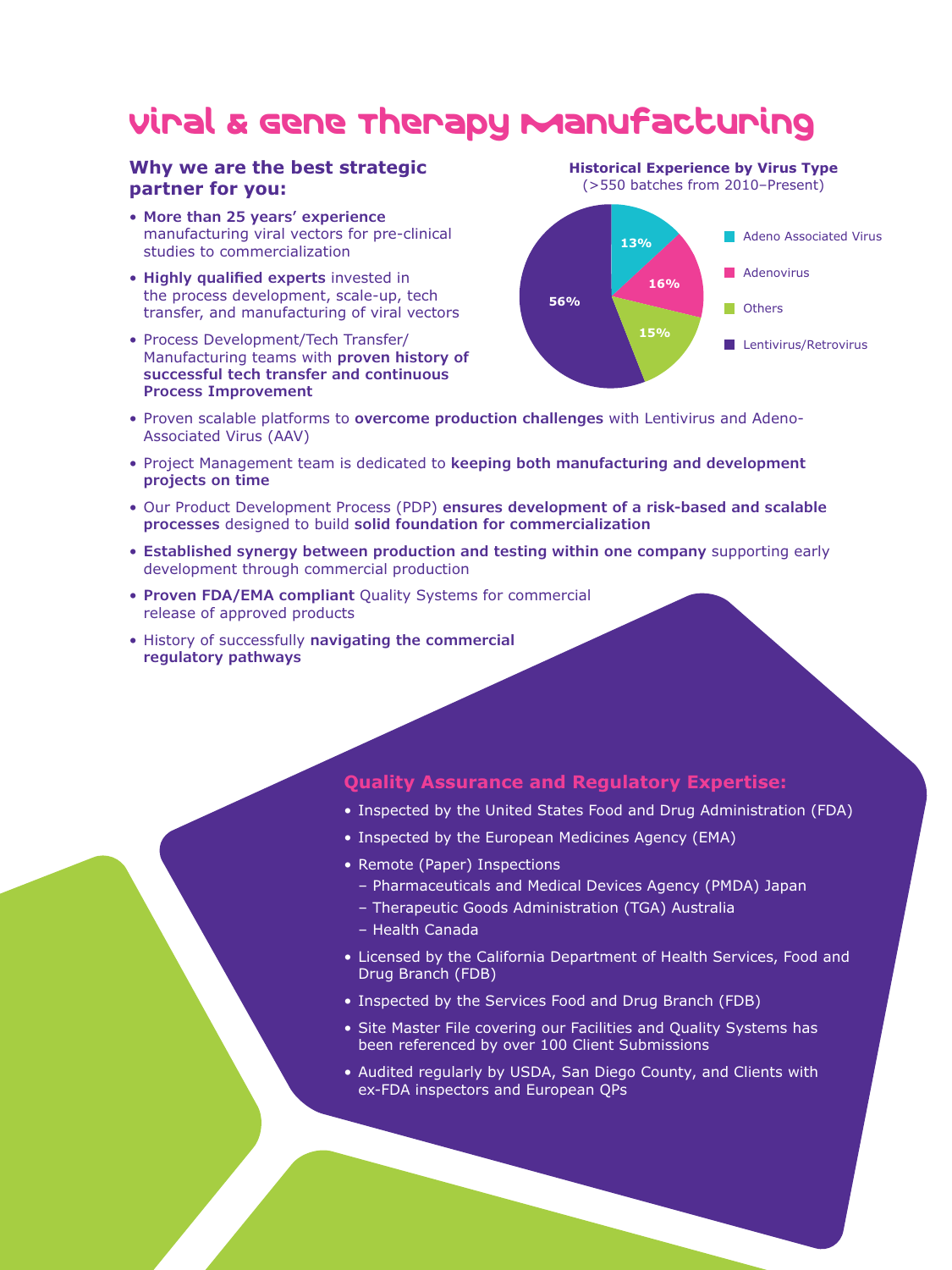### Who we Are

### **Virus and Gene Therapy Solutions**

#### **Carlsbad, California, USA**

- GMP Virus Production
- In-process testing
- Process Development Services



#### **Small Scale Facility**

- $\bullet$  65K ft<sup>2</sup>/16 suites/ 2 manufacturing buildings
- Small scale clinical and commercial
- Adherent, suspension up to 200 L



#### **Large Scale Facility**

- 92 $k$  ft<sup>2</sup>/11 suites
- Large scale clinical and commercial, +1000 L scale
- Quality control



### Process Overview

Development, manufacturing, and testing in one contract



*\*BioReliance® testing services are conducted at our facilities in Glasgow, UK and Rockville, Maryland, USA.*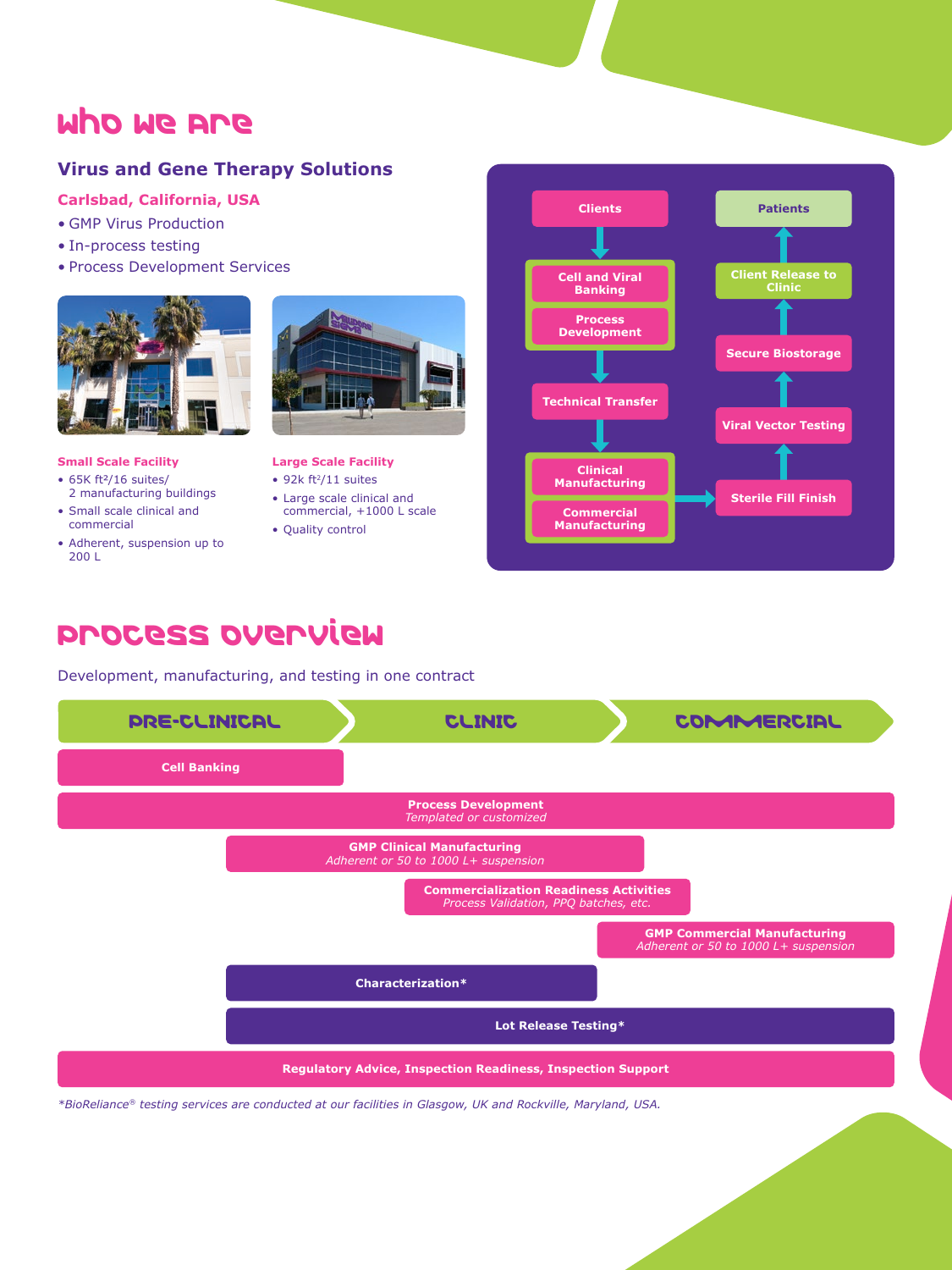## What we bring to the table

#### **Industrial-scale GMP Viral Vector Manufacturing**

Deep experience and know-how across virus types, including Lentivirus, Retrovirus, AAV, and others

#### **GMP Manufacturing Services**

Cell line development, biological production, commercial manufacturing

#### **Industry-Leading Testing Services**

Biosafety and characterization to fully analyze a vector's critical quality attributes: purity, identity, potency, and safety



#### **VirusExpress® Production Platform**

Viral vector platform process for lentivirus and AAV

#### **Best-in-class Bioprocessing Reagents and Equipment**

Including upstream and downstream processing

#### **Thought Leadership**

- Core member of National Cell Manufacturing Consortium and developed national roadmap on cell therapy manufacturing
- Internal Bioethics Advisory Panel established on gene editing

### Manufacturing Overview

| <b>Cells &amp; Virus Experience</b> |                                                                                                                      |
|-------------------------------------|----------------------------------------------------------------------------------------------------------------------|
| <b>Cells</b>                        | 293, 293T, BHK, PER.C6, MRC5, HeLa, HT1080, A549, and Vero                                                           |
| <b>Viruses</b>                      | AAV, Adenovirus, Lentivirus/Retrovirus, Reovirus, Dengue Virus, Herpes Simplex Virus,<br>Coxsackie Virus, and others |
|                                     |                                                                                                                      |
| <b>Viral Production Scales</b>      |                                                                                                                      |
| <b>Adherent</b>                     | Up to 40x10 layer CellSTACKS®, 20xHS36 layer HyperSTACKS®, iCELLis® 500                                              |
| <b>Suspension</b>                   | 50 L, 100 L, 200 L, 500 L SUB, 1,000 L SUB, 100 L/1,000 L perfusion                                                  |
|                                     |                                                                                                                      |
| <b>Fills</b>                        |                                                                                                                      |
| Fill/finish                         | Semi-automated: 800 vials/day in 2 mL to 30 mL vials<br>Automated: 2,000 vials/day in 2 mL to 30 mL vials            |

#### **Process Development Services**

Our team possesses significant R&D and process development capabilities including "end-to-end" processing over multiple scales, modalities, and viral vector types.

- Ambr® Cell Culture High Throughput Bioreactor
- Mobius® Single-use Bioreactor from the Millipore® portfolio
- iCellis Nano Fixed Bed Bioreactor
- Eppendorf CelligenBlu Bioreactor
- Eppendorf DASGIP
- AKTA Prime
- AKTA Pilot
- Spectrum TFF System
- PendoTech Filtration System

**Scale Equipment:**

- 10 x CS10
- 20 x HS36
- iCELLis Nano (up to 4 m<sup>2</sup>)
- Access to iCELLis 500 m<sup>2</sup>

### **Process Development Suspension**

- 3 L, 50 L, and 200 L Mobius® Single-use Bioreactors from the Millipore® portfolio
- 50 L Hyclone Single-use Bioreactor
- Up to 50 L Eppendorf CelligenBlu **Bioreactor**

- Optimization of (planar) adherent cell culture processes
- Development of SUB processes (in microcarrier mode or single cell suspension)
- Transfection optimization
- Development of scaled up cell culture processes

- Virus clarification
- Chromatography development and optimization
- TFF development and scale up
- Ultracentrifugation

- P24 and AAV ELISAs
- qPCR; ddPCR
- Bioassays with imaging (cell based)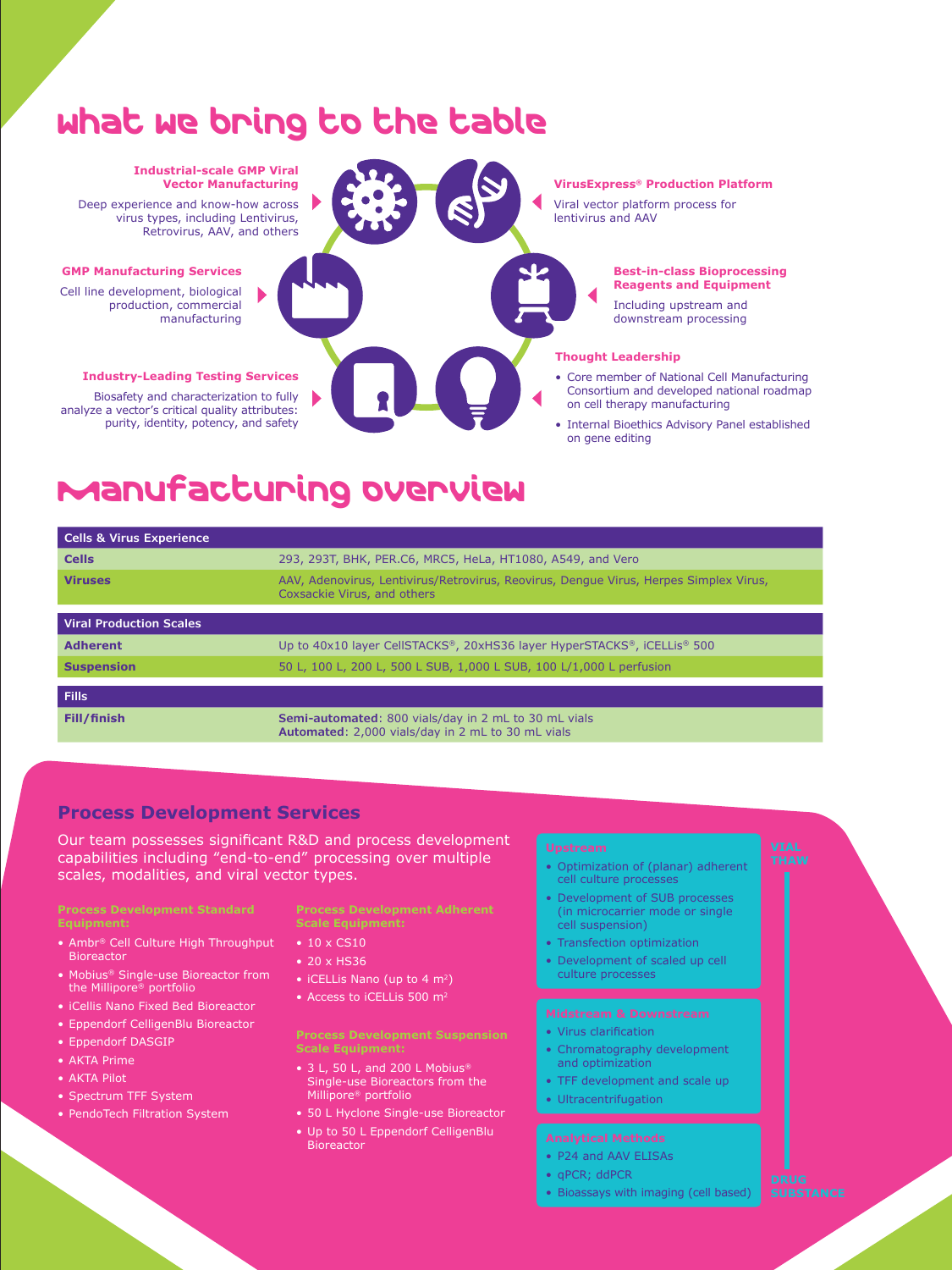## Release your therapy with confidence

As gene therapy products continue to deliver remarkable results, biosafety testing and characterization remain a critical part of the development process. These vital steps help mitigate safety concerns and provide a better understanding of products and processes well in advance of patient administration. With our comprehensive biosafety testing and product characterization portfolio, custom analytical method development capability, and technical expertise, we partner to develop a testing strategy to fully analyze the critical quality attributes of your therapy. Our BioReliance® services give you the confidence to advance your therapy to market quickly and safely.

### Viral Vector Development and Production Services

For gene and cell therapies, we work closely with our global teams in Rockville, MD, Glasgow, UK, and Singapore to develop and support testing services specific to that specialized area. Our facilities in the U.S., Europe, and Asia have a trusted and collaborative relationship with regulatory agencies around the world, including FDA, EMEA, and MHRA.

**St Louis, MO, USA** Gene Editing, Cell Engineering

**Carlsbad, CA, USA** BioReliance<sup>®</sup> Viral<br>Vector CDMO

**Bedford, MA, USA** Cell & Gene Therapy PD, Product Development

**Rockville, MD, USA** BioReliance® Biosafety & Product Characterization

**Glasgow, Scotland, UK**

**Martillac, FR**

**Singapore** BioReliance® Biosafety Testing